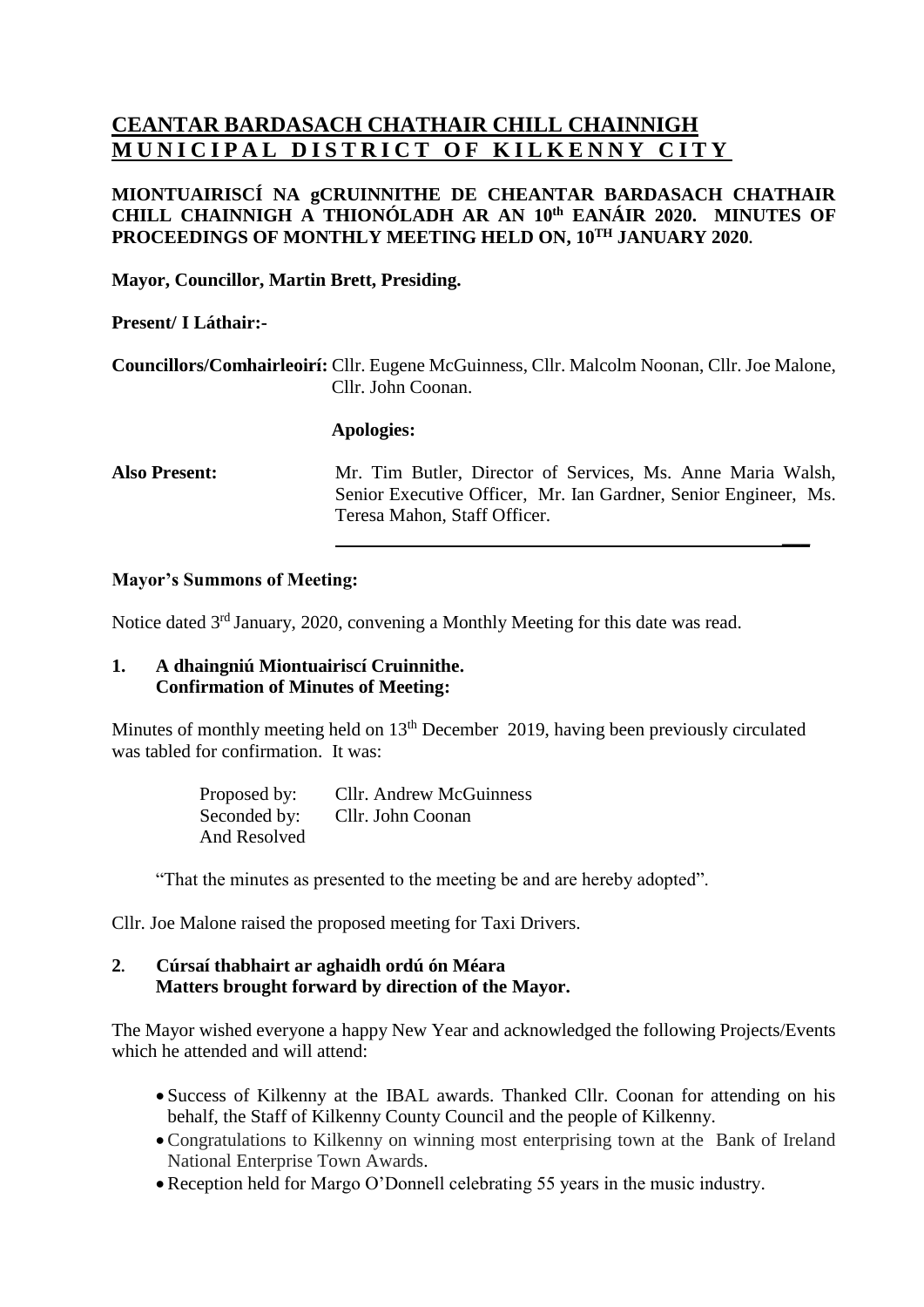- Congratulations to Rotary Club on their Memorial Tree.
- Congratulations to and best wishes in their respective All Ireland Club Finals to Ballyhale Shamrocks, Tullaroan and Conahy Shamrocks.
- Official opening of wheelchair swing in Kilkenny Castle playground and announcement the installation of a lift in the Castle.

# **Votes of Sympathy**

The Members joined with the Mayor in offering a Vote of Sympathy to the families of the following recently deceased:

Mollie Boyle,(Wife of late County Secretary Tom Boyle) Freshford Rd, Kilkenny. Joseph Stephenson, ( Father of Director of Services Mary Mulholland) The Rower, Kilkenny. Larry Gogan, Radio Presenter, Dublin. Marian Finucane, Broadcaster RTE, Naas, Co. Kildare. Gertie Deacon, The Sconce, Stephen Street, Kilkenny. Patrick McQuinn, Drakelands, Kilkenny. Denis Maher, Dukes Meadows.

# **3. Nuashonrú ar thionscadail bóithre. Update on Road Projects**

Mr Ian Gardner, City Engineer, provided a report for Members detailing road work updates for January. The report included information on footpath works and miscellaneous scheduled to commence in January. He also updated Members on the Kilkenny City Bus Service and Cootes Lane. He provided Members with the An Taisce IBAL report for Kilkenny along with a BT young Scientist project on driver behaviour in Housing Estates. Members thanked Mr. Gardner for the detailed report and praised Mr. Gardner, Council Staff and the people of Kilkenny for the recent success at the IBAL awards. They raised the following queries/comments in relation to roads:

- Pot holes around the City.
- Possibility of relocating some Bus Stops on busy streets and including more stops in Housing Estates.
- Real time App for the Bus Service.
- Bicycles on the Buses.
- Marketing strategy for the new Bus Service.
- Contact details for TFI to enable the public to get in touch with any issues they might have.
- Effectiveness of speed ramps and signage in Housing Estates.
- No entry signs for James Street/ possibility of making the Street pedestrian only.
- Tree planting in Loughboy.
- Mature trees in Estates causing harm to sewerage systems, public lighting etc.
- Broken guttering on Business premises.
- Number of litter fines issued around the Hebron Road Area.
- Clean up cost in certain Estates.
- Animal welfare issues.

Mr. Ian Gardner and Mr. Butler responded to all the Members queries. The  $20<sup>th</sup>$  January is the official launch of the Kilkenny City Bus Service and the NTA will open a Bus Service information